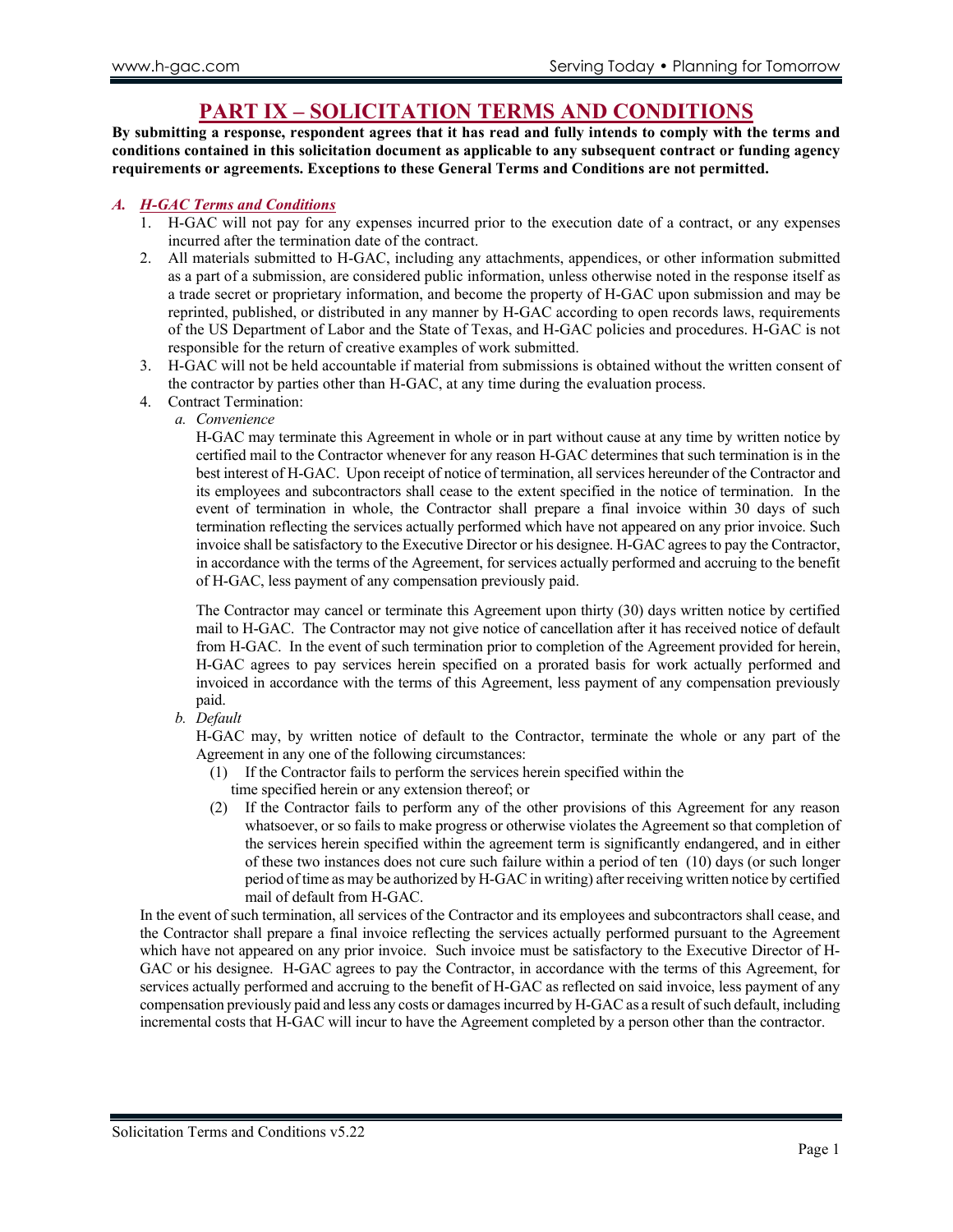## *B. Insurance*

Respondent must provide professional liability, general liability and property insurance in amounts in accordance with applicable State Statute or Federal Regulation sufficient to cover applicable contractual liability, protect program equipment, and facilities. Respondent must ensure that any owned, leased, or non-owned automobiles used in performance of any contractual agreement by Respondent's employees or agents are covered by sufficient automobile liability insurance. Respondent further represents to H-GAC that it either has Workers' Compensation insurance in the amount required by statute or is self-insured for Workers' Compensation coverage under statute. All insurance certificates, policies, and binders must be maintained by Respondent at its program site for review by H-GAC at any time, and a copy must be provided to H-GAC upon contract award.

## *C. Contact by Respondent*

To ensure a fair and competitive environment, direct communication between H-GAC employees other than the Solicitation Contact or any party able to create an unfair advantage to Respondent or disadvantage to other Respondents with respect to the Solicitation process, or the award of a Contract is strictly prohibited. This restricted period of communication begins on the issue date of the Solicitation and for Respondent(s) not selected for award ends with the conclusion of the protest period identified in the Solicitation document and for Respondents(s) selected for award ends with the Contract execution. This restriction does not apply to communications to other H-GAC employees during a Pre-Proposal/Bid or Response conference or other situations where the Solicitation Contact has expressly authorized direct communications with other staff. A Respondent who intentionally violates this requirement of the Solicitation process or otherwise deliberately or unintentionally benefits from such a violation by another party may have its Submission rejected in accordance with H-GAC Procurement Policy. Respondent(s) will not offer any gratuities, favors, or anything of monetary value to any official or employee of H-GAC (including any and all members of the evaluation committee) for the purposes of influencing consideration of any Submission.

# *D. Public Information Act*

Respondent understands that H-GAC will comply with the Texas Public Information Act (Chapter 552 of the Texas Government Code) as interpreted by judicial rulings and opinions of the Attorney General of the State of Texas. Information, documentation, and other material in connection with this Solicitation or any resulting contract may be subject to public disclosure pursuant to the Texas Public Information Act. In accordance with Section 2252.907 of the Texas Government Code, Respondent is required to make any information created or exchanged with H-GAC pursuant to the contract, and not otherwise excepted from disclosure under the Texas Public Information Act, available in a format that is accessible by the public at no additional charge to H-GAC.

## *E. Contract Assignment*

Respondent may not assign the contract or assign, transfer or delegate, in whole or in part, any of its interest in, or rights or obligations under, the contract without the prior written consent of H-GAC, and any attempted or purported assignment, transfer or delegation thereof without such consent shall be null and void.

## *F. Updates to the Solicitation*

Any changes, corrections, additions, or deletions made to this Solicitation will be posted to the H-GAC website [\(http://www.h-gac.com/procurement\)](http://www.h-gac.com/procurement). **It is the responsibility of Respondents to frequently check the website for any possible changes.**

## *G. H-GAC Responsibilities*

H-GAC is responsible for project administration and final decisions on all contractual matters. H-GAC has sole discretion and reserves the right to cancel this Solicitation or to reject any or all submissions received prior to the contract award. H-GAC reserves the right to waive any formalities concerning this Solicitation, or to reject any or all submissions or any part thereof.

## *H. Accommodation Compliance*

In compliance with Americans with Disabilities Act, H-GAC will provide for reasonable accommodations for persons attending H-GAC activities. Requests must be received by H-GAC twenty-four (24) hours prior to the activity.

## *I. Applicability to Subcontractors*

Respondent agrees that all contracts it awards pursuant to the contract awarded as a result of this procurement Solicitation will be bound by the foregoing terms and conditions.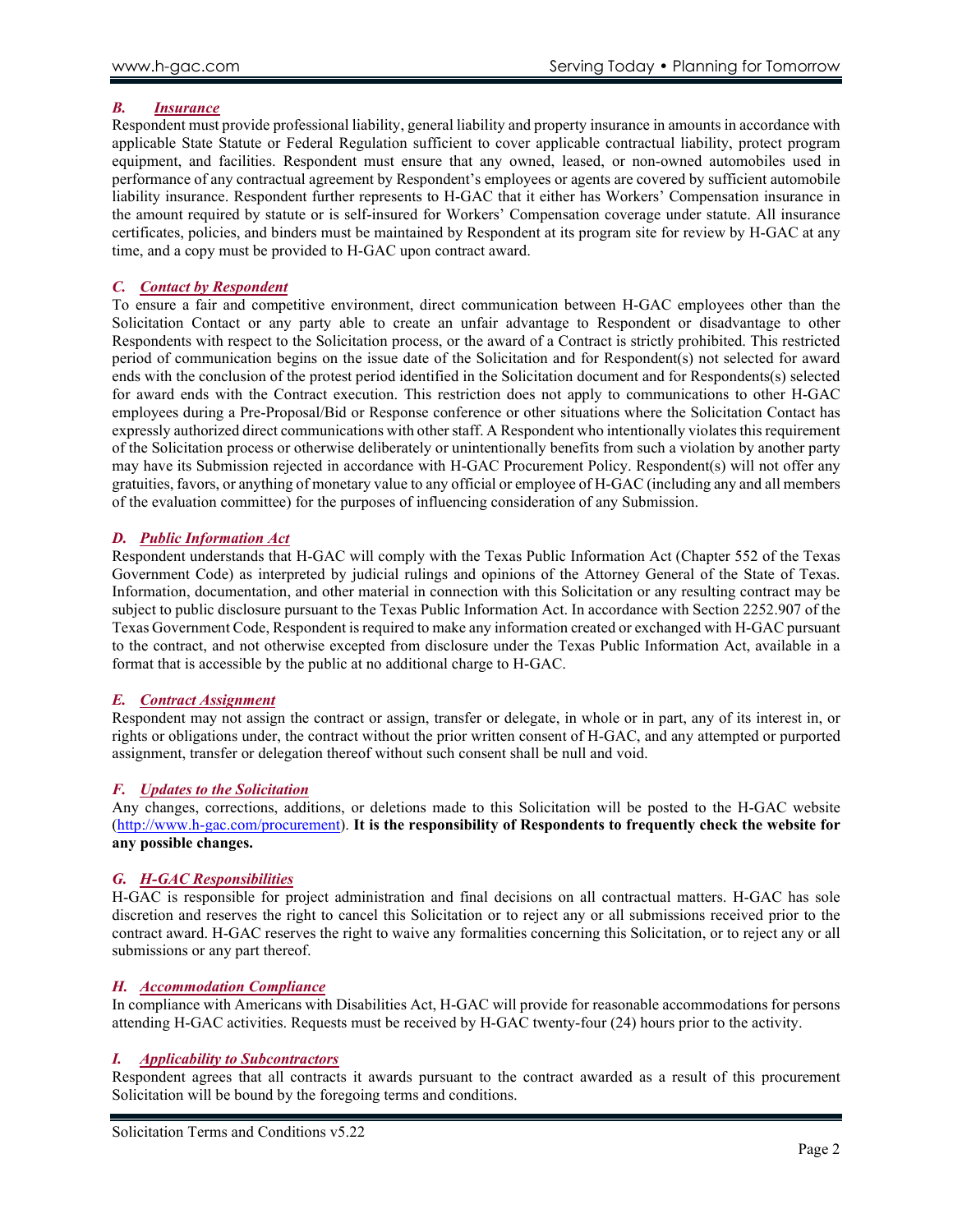# *J. False Statements*

Respondent represents and warrants that all statements and information prepared and submitted in this document are current, complete, true, and accurate. Submitting a Response with a false statement or material misrepresentations made during the performance of a contract is a material breach of contract and may void the submitted Response and any resulting contract.

## *K. Management Plans/Consortiums, etc.*

Consortiums, joint ventures, or teams submitting responses considered non-responsive to this Solicitation unless they have demonstrated in a management plan that all contractual responsibility rests solely with one prime contractor or legal entity of the team. A duly authorized official of the prime respondent must sign the cover letter and other pertinent certifications.

## *L. Interpretation of Specifications*

Any specifications and/or product references contained are intended to be descriptive rather than restrictive. H-GAC is soliciting responses to provide a complete service package which meets its overall requirements. Specific services and collection references may be included in this Solicitation for guidance, but they are not intended to preclude Respondents from recommending alternative solutions offering comparable or better performance or value. Results of informal meetings or discussions between a potential Respondent and H-GAC official or employee may not be used as a basis for deviations from the requirements contained in this Solicitation. The intent of the specifications is to provide Respondent with sufficient information concerning the Products/Services to be contracted so Respondent can prepare and submit an acceptable Response. The specifications may be detailed or general in nature. Details of construction, materials, or the way in which services will be provided, are left to the discretion of the Respondent, provided only that any offering must conform, as a minimum, to best Industry standards and practices and to what is currently being sold in the marketplace. Requirements contained in the Solicitation are not considered to be biased toward any Respondent(s) competing under this Solicitation.

#### *M. Brand Name or Equivalent*

Wherever in the specifications any materials or processes are indicated or specified by patent of proprietary name and/or by name of manufacturer, such specifications will be deemed to be used for the purpose of facilitating descriptions of the performance, materials and/or processes desired and must be deemed to be followed by the words, "or equivalent", if not stated in the specifications. The burden of proof will rest with the Respondent, in the course of a technical evaluation, to prove that the proposed item(s) are equivalent to the performance, materials, processes, or articles specified. Determination as to whether the items(s) bid is/are equivalent to those specified will rest solely with H-GAC and the Customer. If a respondent is offering an "or equivalent" item, respondent must list the manufacturer's name and product number of the item offered. If this detail is not provided, it will be assumed respondent is offering the exact item specified. H-GAC's decision whether an item is an equivalent to the item specified is final.

## *N. Requirements Applicable to Physical Goods*

In the case of physical goods (e.g., equipment, material, supplies, as opposed to services), all Products offered must comply with any applicable provisions of the Texas Business and Commerce Code, Title 1, Chapter 2 and with at least the following:

- a. Be new, unused, and not refurbished.
- b. Not be a prototype as the general design, operation and performance. This requirement is NOT meant to preclude Respondent from offering new models or configurations which incorporate improvements in a current design or add functionality, but in which new model or configuration may be new to the marketplace.
- c. Include all accessories which may or may not be specifically mentioned in the Solicitation, but which are normally furnished or necessary to make the Product ready for its intended use upon delivery. Such accessories must be assembled, installed and adjusted to allow continuous operation of Product at time of delivery.
- d. Have assemblies, sub-assemblies and component parts that are standard and interchangeable throughout the entire quantity of a Product as may be purchased simultaneously by any Customer.
- e. Be designed and constructed using current industry accepted engineering and safety practices, and materials.
- f. Be available for inspection at any time prior to or after procurement.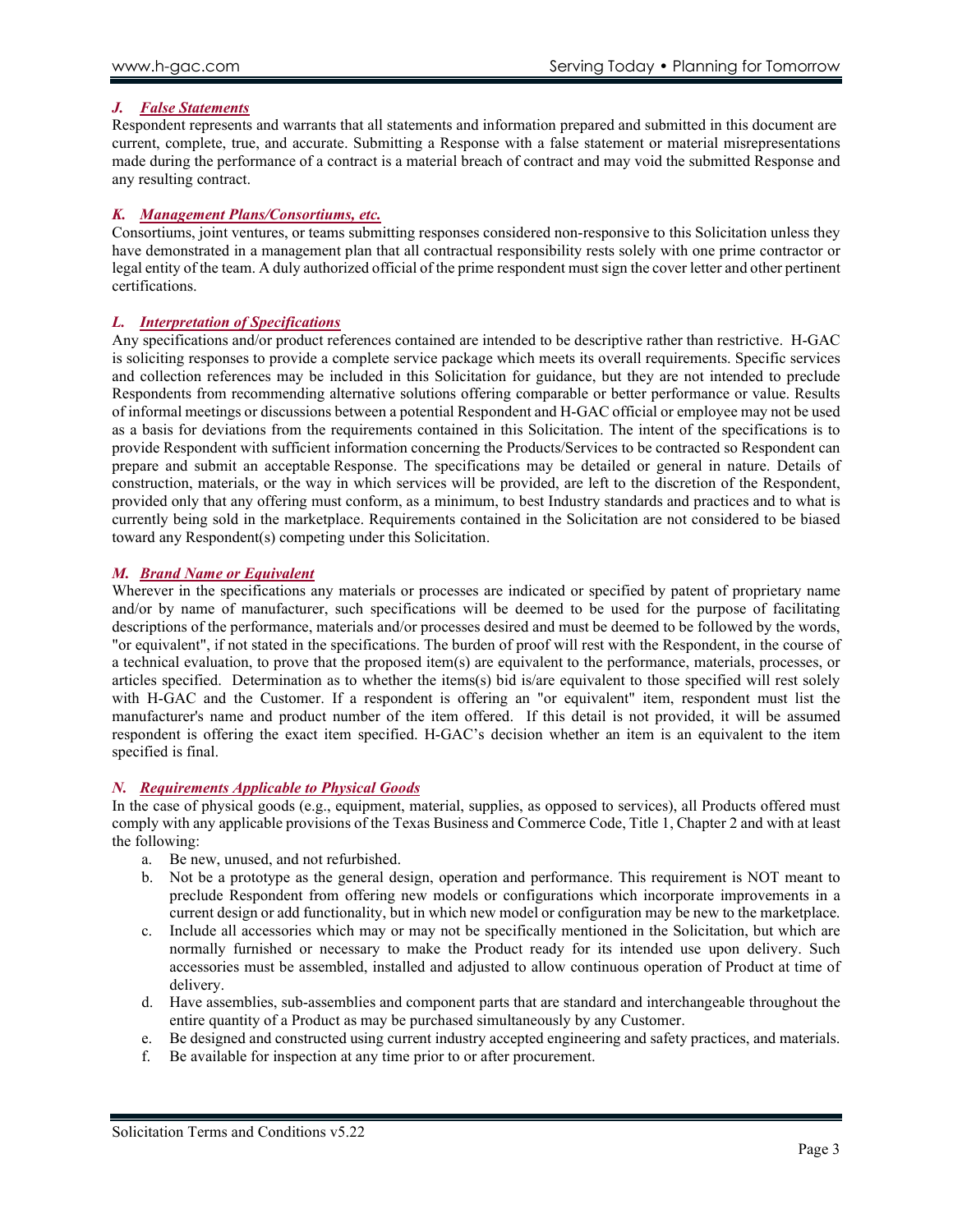# *O. Samples*

Samples, when required, must be submitted at no expense to H-GAC. If not destroyed or consumed during testing, samples will be returned upon request at Offeror's expense. Samples will be used to determine if the proposed items meet the specifications stated in the Solicitation. If Respondent fails to provide samples within five (5) day period, as required, H-GAC may reject the Response and not consider it for further evaluation.

## *P. Measurements*

If any measurement stated for items are approximates. H-GAC reserves the right to accept items that are similar in size, if in H-GAC's judgment, the item offered fulfills the intended purpose.

# *Q. Variances*

Any variance in the specifications or performance of Products offered pursuant to this Solicitation will be deemed acceptable to H-GAC only if the variance MEETS or EXCEEDS the specifications and requirements of this Solicitation.

# *R. Publicity*

Any publicity released by the Respondent giving reference to this contract, whether in the form of press releases, brochures, photographic coverage, or verbal announcement shall be issued only with pre-approval of H-GAC.

## *S. Warranty and Copyright*

Submissions must include all warranty information, including items covered, items excluded, duration, and renewability. Submissions must include proof of licensing if using third party code for programming.

## *T. Access and Protections of H-GAC Information Resources, Data, and Credentials*

Contractor is responsible for, must protect, and shall provide adequate safeguards against any unauthorized use, modification, or disclosure of H-GAC information resources, data, and credentials. Contractor and subcontractors shall stay up to date and aware of current, ongoing, and potential telecommunications security risks in Contractor and subcontractors given environment(s) and must always consider information sensitivity and transmission security issues when selecting a communications medium. Contractor and subcontractors are required to utilize up-to-date and adequate anti-virus or malware protection software for all systems and devices used to access H-GAC information resources, data, and credentials. Contractor is responsible for any incident arising from improperly protected H-GAC information resources, data, and credentials.

## *U. Information Resources Security Policy*

Contractor shall maintain a written information security policy, which at minimum: 1) ensures that all employees and subcontractor's employees shall complete a cybersecurity training program certified under section 2054.5192 of the Texas Government Code. Such training must occur during the contract term and renewal period. Contractor shall provide H-GAC with verification of required training upon completion or H-GAC's request; 2) provides regular training of all employees and subcontractor's employees on applicable and up to date security procedures and techniques; 3) requires that contractor and subcontractors maintain privacy policies that protect private data as prescribed by applicable state, local, federal privacy laws and regulations; and, 4) requires that contractor and subcontractors utilize adequate safeguards to address any security vulnerabilities. Upon request, Contractor shall provide H-GAC with a copy of company and/or subcontractor's written information security policies.

## *V. Security Breach*

Contractor shall notify H-GAC within 24 (twenty-four) hours of Contractor's discovery of a security incident, breach, or unauthorized use, modification, or disclosure of H-GAC information resources, data, or credentials. Hereinafter, such an event will be referred to as a "security breach" in this section. Upon immediate discovery of security breach, Contractor will coordinate with H-GAC to determine and implement an adequate and timely action plan to mitigate security breach and resolve any issues resulting from security breach. Contractor shall bear all associated costs for any security breach caused by the negligence or willful misconduct of the Contractor and subcontractors.

## *W. Compliance with Federal Law, Regulations, and Executive Orders*

Contractor will comply will all applicable federal law, regulations, executive orders, policies, procedures, and directives.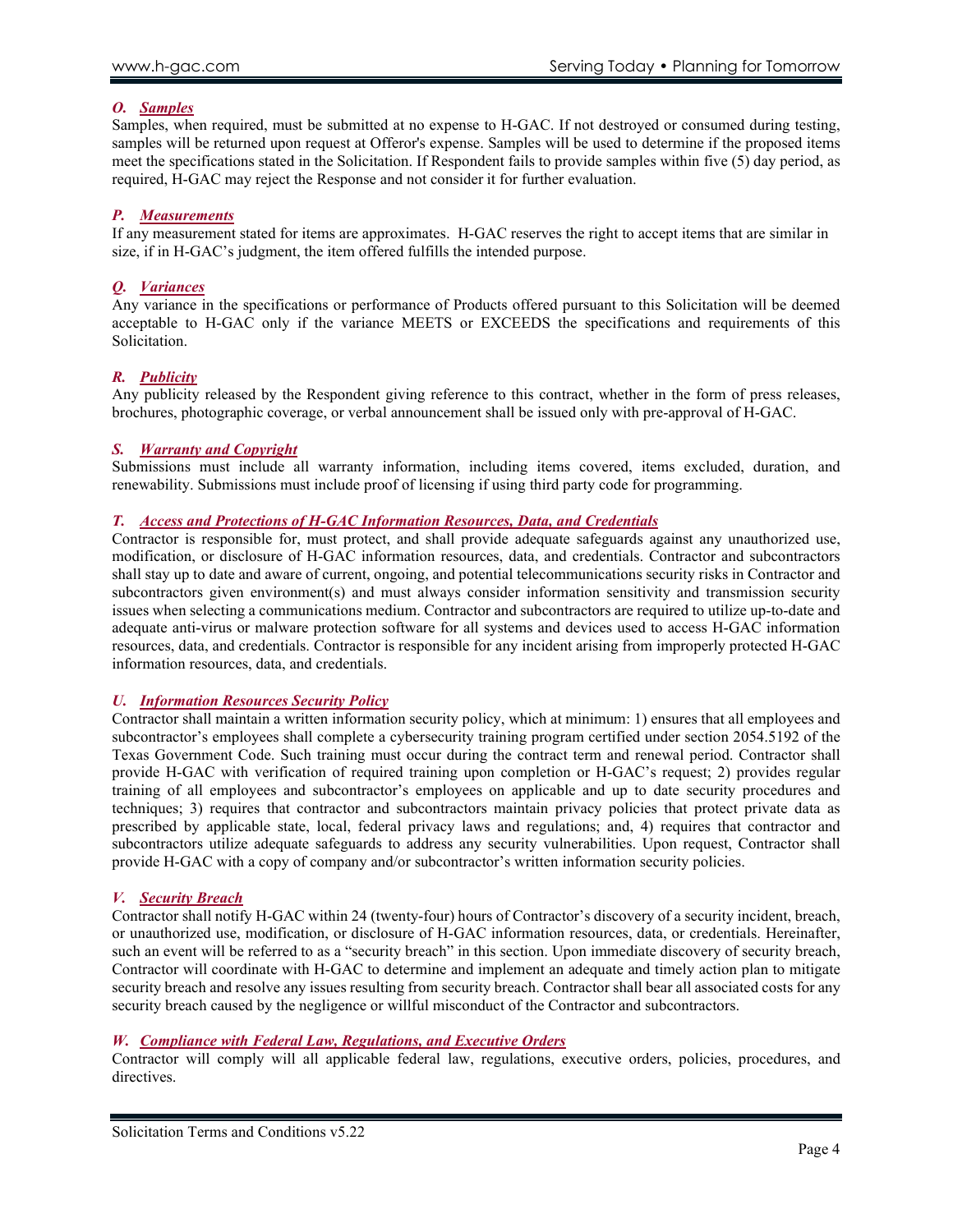# *X. Right and Privileges*

Contracts for more than the simplified acquisition threshold currently set at \$250,000, which is the inflation adjusted amount determined by the Civilian Agency Acquisition Council and the Defense Acquisitions Regulations Council (Councils) as authorized by 41 U.S.C 1908, must address administrative, contractual, or legal remedies in instances where contractors violate or breach contract terms, and provide for such sanctions and penalties as appropriate. When federal funds are expended by the Houston-Galveston Area Council, it reserves all rights and privileges under the applicable laws and regulations with respect to this agreement in the event of breach of contract by either party.

## *Y. Rights to Inventions Made Under a Contract or Agreement*

If the Federal award meets the definition of "funding agreement" under 37 CFR §401.2 (a) and the recipient or subrecipient wishes to enter into a contract with a small business or nonprofit organization regarding the substitution of parties, assignment or performance of experimental, developmental, or research work under that "funding agreement" the recipient or subrecipient must comply with the requirements of 37 CFR Part 401, "Rights to Inventions Made by Nonprofit Organizations and Small Business Firms Under Government Grants, Contracts and Cooperative Agreements," and any implementing regulations issued by the awarding agency. Respondent certifies that during the term of the agreement, the Respondent agrees to comply with all applicable requirements as referenced.

## *Z. Anti-Competitive Behavior/Anti-Trust Affirmation*

Respondent will not collude, in any manner, or engage in any practice, with any other Respondent(s) which may restrict or eliminate competition or otherwise restrain trade. Respondent also represents and warrants that, in accordance with Section 2155.005 of the Texas Government Code, neither Respondent nor the firm, corporation, partnership, or institution represented by Respondent, or anyone acting for such a firm, corporation or institution has (1) violated any provision of the Texas Free Enterprise and Antitrust Act of 1983, Chapter 15 of the Texas Business and Commerce Code, or the federal antitrust laws, or (2) communicated directly or indirectly the contents of this Response to any competitor or any other person engaged in the same line of business as Respondent.

## *AA. Financial Participation Prohibited*

Pursuant to Section 2155.004(a) of the Texas Government Code, Respondent certifies that neither Respondent nor any person or entity represented by Respondent has received compensation from H-GAC to participate in the preparation of the specifications or solicitation on which this Response or contract is based. Under Section 2155.004(b) of the Texas Government Code, Respondent certifies that the individual or business entity named in this Response or contract is not ineligible to receive the specified contract and acknowledges that the contract may be terminated and payment withheld if this certification is inaccurate.

## *BB. Suspension and Debarment*

Debarment and Suspension (Executive Orders 12549 and 12689) – A contract award (2 CFR 180.220) must not be made to parties listed on the government-wide exclusions in the System for Award Management (SAM), in accordance with the OMB guidelines at 2 CFR 180 that implement Executive Orders 12549 (3 CFR Part 1966 Comp. p. 189) and 12689 (3 CFR Part 1989 Comp. p. 235), "Debarment and Suspension." SAM Exclusions contains the names of parties debarred, suspended, or otherwise excluded by agencies, as well as parties declared ineligible under statutory or regulatory authority other than Executive Order 12549. Respondent certifies that neither it nor its principals are presently debarred, suspended, proposed for debarment, declared ineligible, or voluntarily excluded from participation by any federal department or agency or by the State of Texas and at all times during the term of the Contract neither it nor its principals will be debarred, suspended, proposed for debarment, declared ineligible, or voluntarily excluded from participation by any federal department or agency or by the State of Texas. Respondent shall immediately provide the written notice to H-GAC if at any time the Respondent learns that this certification was erroneous when submitted or has become erroneous by reason of changed circumstances. H-GAC may rely upon a certification of the Respondent that the Respondent is not debarred, suspended, ineligible, or voluntarily excluded from the covered contract, unless the H-GAC knows the certification is erroneous.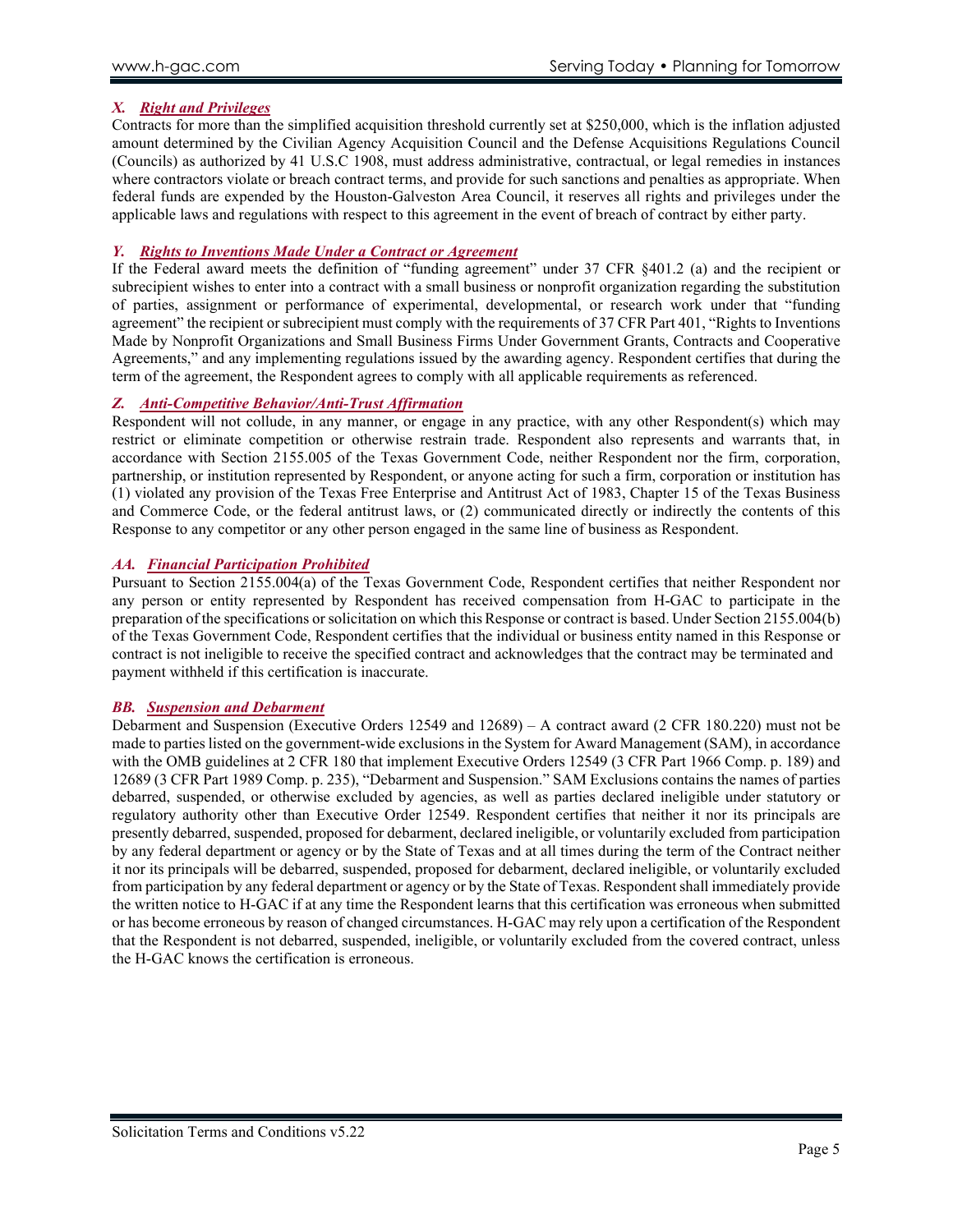# *CC. Conflict of Interest*

No officer, member or employee of the Contractor or Contractors subcontractor, no member of the governing body of the Contractor, and no other public officials of the Contractor who exercise any functions or responsibilities in the review or Contractor approval of this Master Agreement, shall participate in any decision relating to this Master Agreement which affects his or her personal interest, or shall have any personal or pecuniary interest, direct or indirect, in this Master Agreement.

- A. **Conflict of Interest Questionnaire:** Chapter 176 of the Texas Local Government Code requires contractors contracting or seeking to contract with H-GAC to file a conflict-of-interest questionnaire (CIQ) if they have an employment or other business relationship with an H-GAC officer or an officer's close family member. The required questionnaire and instructions are located on the H-GAC website or at the Texas Ethics Commission website [https://www.ethics.state.tx.us/forms/conflict/.](https://www.ethics.state.tx.us/forms/conflict/) H-GAC officers include its Board of Directors and Executive Director, who are listed on the H-GAC website. Respondent must complete and file a CIQ with the Texas Ethics Commission if an employment or business relationship with H-GAC office or an officer's close family member as defined in the law exists.
- B. **Certificate of Interested Parties Form – Form 1295:** As required by Section 2252.908 of the Texas Government Code. H-GAC will not enter a Contract with Contractor unless (i) the Contractor submits a disclosure of interested parties form to H-GAC at the time the Contractor submits the contract H-GAC, or (ii) the Contractor is exempt from such requirement. The required form and instructions are located at the Texas Ethics Commission website [https://www.ethics.state.tx.us/whatsnew/elf\\_info\\_form1295.htm.](https://www.ethics.state.tx.us/whatsnew/elf_info_form1295.htm) Respondents who are awarded a Contract must submit their Form 1295 with the signed Contract to H-GAC.

## *DD. Discrimination*

Respondent and potential subcontractors must comply with all Federal statutes relating to nondiscrimination. These include, but are not limited to:

- a) Title VI of the Civil Rights Act of 1964 (P.L. 88-352), which prohibits discrimination on the basis of race, color, or national origin
- b) Title IX of the Education Amendments of 1972, as amended (20 U.S.C. §§1681-1683, and 1685-1686), which prohibits discrimination on the basis of sex
- c) Section 504 of the Rehabilitation Act of 1973, as amended (29 U.S.C. §794), which prohibits discrimination on the basis of handicaps
- d) The Age Discrimination Act of 1975, as amended (42 U.S.C. §§6101- 6107), which prohibits discrimination on the basis of age
- e) The Drug Abuse Office and Treatment Act of 1972 (P.L. 92-255), as amended, relating to nondiscrimination on the basis of drug abuse
- f) The Comprehensive Alcohol Abuse and Alcoholism Prevention, Treatment and Rehabilitation Act of 1970 (P.L. 91-616), as amended, relating to nondiscrimination on the basis of alcohol abuse or alcoholism
- g) Sections 523 and 527 of the Public Health Service Act of 1912 (42 U.S.C. §§290 dd-3 and 290 ee-3), as amended, relating to confidentiality of alcohol and drug abuse patient records
- h) Title VIII of the Civil Rights Act of 1968 (42 U.S.C. §§3601 et seq.), as amended, relating to nondiscrimination in the sale, rental, or financing of housing
- i) Any other nondiscrimination provisions in the specific statute(s) under which application for Federal assistance is being made; and the requirements of any other nondiscrimination statute(s) that may apply to the application.

#### *EE. Equal Employment Opportunity*

Respondent represents and warrants its compliance with all applicable duly enacted state and federal laws governing equal employment opportunities. The equal opportunity clause provided under 41 CFR 60-1.4(b) is hereby incorporated by reference.

## *FF. Drug-Free Workplace*

Respondent represents and warrants that it shall comply with the applicable provisions of the Drug-Free Workplace Act of 1988 (41 U.S.C. § 701 et seq.) and maintain a drug-free work environment. H-GAC may request a copy of this policy upon contract award.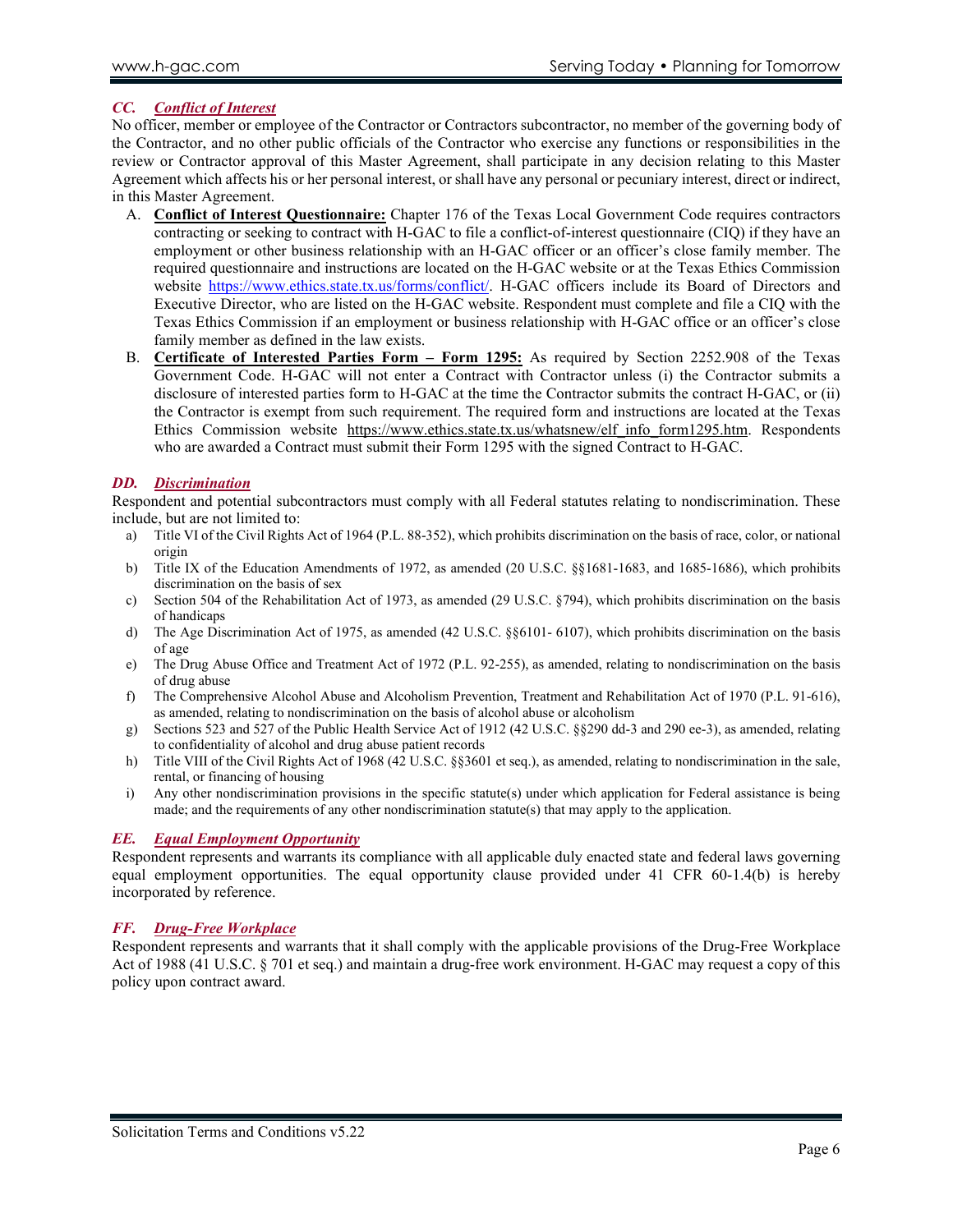## *GG. Copeland "Anti-Kickback" Act*

The contractor shall comply with 18 U.S.C. § 874, 40 U.S.C. § 3145, and the requirements of 29 C.F.R. pt. 3 as may be applicable, which are incorporated by reference into the contract. (2) The contractor or subcontractor shall insert in any subcontracts the clause above and such other clauses as appropriate agency instructions require, and also a clause requiring the subcontractors to include these clauses in any lower tier subcontracts. The prime contractor shall be responsible for the compliance by any subcontractor or lower tier subcontractor with all of these contract clauses. A breach of the contract clauses above may be grounds for termination of the Contract, and for debarment as a contractor and subcontractor as provided in 29 C.F.R. § 5.12.

#### *HH. Byrd-Anti Lobbying Amendment*

Contractors that apply or bid for an award exceeding \$100,000 must file the required anti-lobbying certification. Each tier must certify to the tier above that it will not and has not used Federal appropriated funds to pay any person or organization for influencing or attempting to influence an officer or employee of any agency, a member of Congress, officer or employee of Congress, or an employee of a member of Congress in connection with obtaining any Federal contract, grant or any other award covered by 31 U.S.C. 1352. Each tier must also disclose any lobbying with non-Federal funds that takes place in connection with obtaining any Federal award. Such disclosures are forwarded from tier to tier, up to the non-Federal award. As applicable, Respondent agrees to file all certifications and disclosures required by, and otherwise comply with, the Byrd Anti-Lobbying Amendment (31 USC 1352). Respondent certifies that it is currently in compliance with all applicable provisions of the Byrd Anti-Lobbying Amendment (31 U.S.C. 1352) and will continue to compliant throughout the term of the Contract.

## *II. Prohibition on Contracting with Entities Using Certain Telecommunications and Video Surveillance Equipment (Effective Aug. 13, 2020 and as amended October 26, 2020)*

Pursuant to 2 CFR 200.216, Contractor shall not offer equipment, services, or system that use covered telecommunications equipment or services as a substantial or essential component of any system, or as critical technology as part of any system. ''Covered telecommunications equipment or services means 1) telecommunications equipment produced by Huawei Technologies Company or ZTE Corporation (or any subsidiary or affiliate of such entities); 2) for the purpose of public safety, security of government facilities, physical security surveillance of critical infrastructure, and other national security purposes, video surveillance and telecommunications equipment produced by Hytera Communications Corporation, Hangzhou Hikvision Digital Technology Company, or Dahua Technology Company (or any subsidiary or affiliate of such entities); 3) telecommunications or video surveillance services provided by such entities or using such equipment; or 4) telecommunications or video surveillance equipment or services produced or provided by an entity that the Secretary of Defense, in consultation with the Director of National Intelligence or the Director of the Federal Bureau of Investigation, reasonably believes to be an entity owned or controlled by, or otherwise connected to, the government of a covered foreign country. Respondent must comply with requirements for certifications. The provision at 48 C.F.R Section 52.204-26 requires that offerors review SAM prior to completing their required representations. This rule applies to all acquisitions, including acquisitions at or below the simplified acquisition threshold and to acquisitions of commercial items, including commercially available off the-shelf items.

## *JJ. Buy America Requirement (Applies only to Federally Funded Highway and Transit Projects)*

With respect to products purchased by H-GAC for use in federally funded highway projects, Contractor shall comply with all federal procurement laws and regulations with respect to such projects, including the Buy America provisions set forth in 23 U.S.C. Section 313, 23 C.F.R. Section 635.410, as amended, and the Steel and Iron Preference provisions of Texas Transportation Code Section 223.045, to the extent applicable. Contractor agrees to provide all certifications required by H-GAC regarding such programs. With respect to products purchased by H-GAC for use in federally funded transit projects, Contractor shall comply with all federal procurement laws and regulations with respect to such projects, including the Buy America provisions set forth in 49 U.S.C. Section 5323(j)(1), 49 C.F.R. Sections 661.6 or 661.12, to the extent applicable. Contractor agrees to provide all certifications required by H-GAC regarding such programs.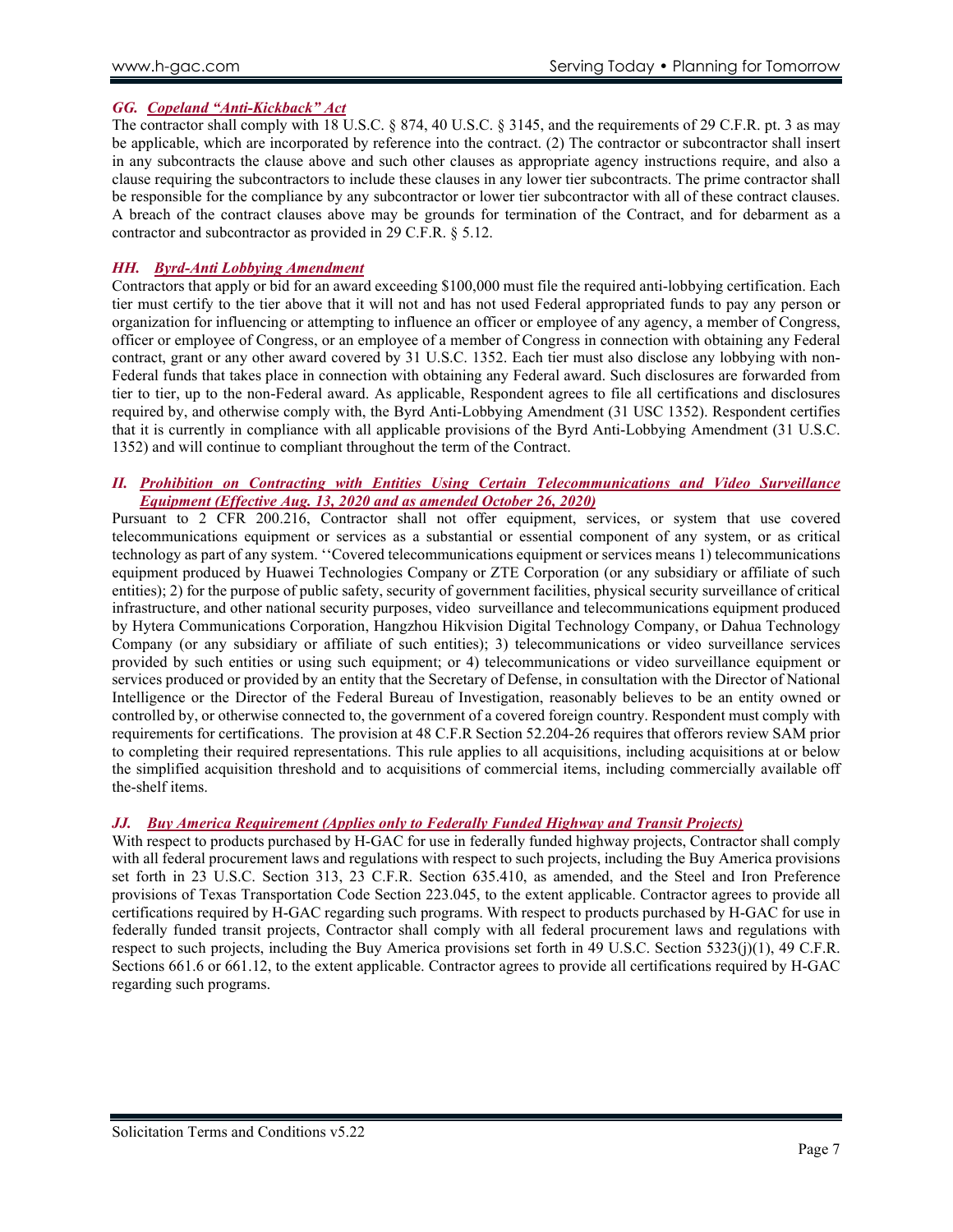## *KK. Domestic Preference*

In accordance with 2 CFR 200.322, as appropriate and to the extent consistent with law, when using federal grant award funds H-GAC should, to the greatest extent practicable, provide a preference for the purchase, acquisition, or use of goods, products, or materials produced in the United States (including but not limited to iron, aluminum, steel, cement, and other manufactured products). H-GAC must include this requirement in all subawards including all contracts and purchase orders for work or products under the federal grant award. If Contractor intends to qualify for Purchase Orders using federal grant money, it shall work with H-GAC to provide all required certifications and other documentation needed to show compliance.

## *LL. Compliance with Energy Policy and Conservation Act*

Respondent certifies that Respondent complies with mandatory standards and policies relating to energy efficiency which are contained in the state energy conservation plan issued in compliance with the Energy Policy and Conservation Act (Pub. L. 94-163, 89 Stat. 871).

# *MM. Clean Air and Water Pollution Control Act and EPA Regulations*

Contracts and subgrants of amounts more than \$150,000 must contain a provision that requires the Contractor to agree to comply with all applicable standards, orders or regulations issued pursuant to the Clean Air Act (42 U.S.C. 7401- 7671q) and the Federal Water Pollution Control Act as amended (33 U.S.C. 1251-1387). Violations must be reported to the Federal awarding agency and the Regional Office of the Environmental Protection Agency (EPA). Pursuant to the Federal Rule above, Respondent certifies that it complies with all applicable provisions of the Clean Air Act (42 U.S.C. 7401-7671q) and the Federal Water Pollution Control Act as amended (33 U.S.C. 1251-1387) and will remain in compliance during the term of the Contract. Respondent certifies that Respondent complies with all applicable standards, orders, regulations, and/or requirements issued pursuant to the Clean Air Act of 1970, as amended (42 U.S.C. 1857(h)), Section 508 of the Clean Water Act, as amended (13 U.S.C. 1368), Executive Order 117389 and Environmental Protection Agency Regulation, 40 CFR Part 15.

# *NN. Procurement of Recovered Materials*

In accordance with 2 CFR 200.323, the Houston-Galveston Area Council and the Respondent must comply with section 6002 of the Solid Waste Disposal Act, as amended by the Resource Conservation and Recovery Act. The requirements of Section 6002 include: (1) procuring only items designated in guidelines of the Environmental Protection Agency (EPA) at 40 CFR part 247 that contain the highest percentage of recovered materials practicable, consistent with maintaining a satisfactory level of competition, where the purchase price of the item exceeds \$10,000 or the value of the quantity acquired during the preceding fiscal year exceeded \$10,000; (2) procuring solid waste management services in a manner that maximizes energy and resource recovery; and (3) establishing an affirmative procurement program for procurement of recovered materials identified in the EPA guidelines. Pursuant to the Federal Rule above, as required by the Resource Conservation and Recovery Act of 1976 (42 U.S.C. § 6962(c)(3)(A)(i)), Respondent certifies that the percentage of recovered materials content for EPA-designated items to be delivered or used in the performance of the Agreement will be at least the amount required by the applicable contract specifications or other contractual requirements.

## *OO. Profit as a Separate Element of Price*

Purchases using federal funds for more than the current Simplified Acquisition Threshold of \$250,000, requires negotiation of profit as a separate element of the price. See, 2 CFR 200.324(b). Contractor agrees to provide information and negotiate regarding profit as a separate element of the price for the purchase. Contractor also agrees that the total price, including profit, charged by Contractor will not exceed the awarded pricing, including any applicable discount, under any awarded contract.

# *PP. Prevailing Wage*

Respondent and any potential subcontractors have a duty to and shall pay the prevailing wage rate under the Davis Bacon Act, 40 U.S.C. 276a – 276a-5, as amended, and the regulations adopted thereunder contained in 29 C.F.R. pt. 1 and 5.